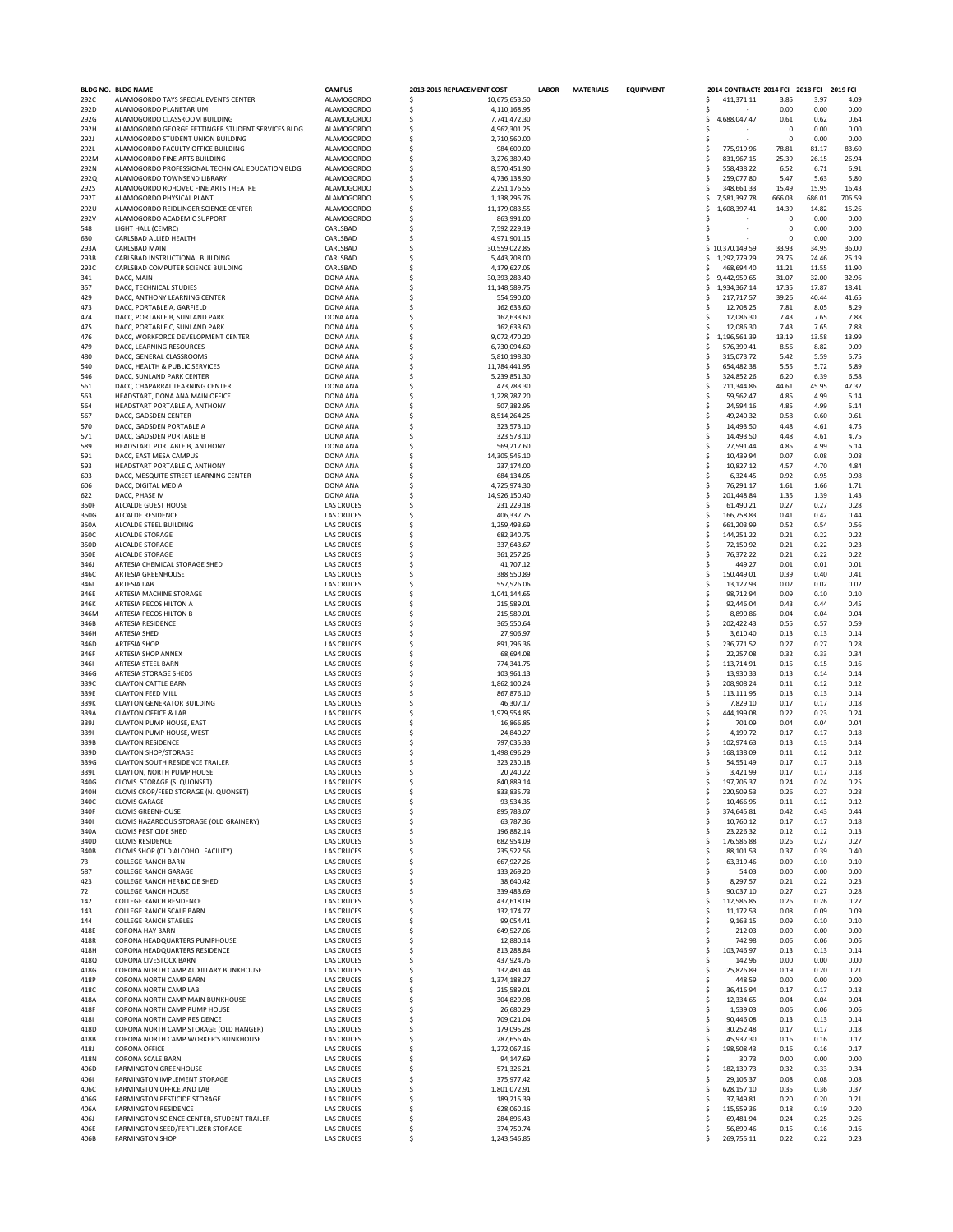| 54   | <b>HORSE FARM OFFICE</b>                           | <b>LAS CRUCES</b> | \$       | 1.697.205.85 | .s           | 246.321.30 | 0.15 | 0.15 | 0.15 |
|------|----------------------------------------------------|-------------------|----------|--------------|--------------|------------|------|------|------|
| 78   | HORSE FARM PADDOCK                                 | <b>LAS CRUCES</b> | \$       | 1.547.150.15 | Ś            | 335.398.70 | 0.22 | 0.22 | 0.25 |
| 419  | HORSE FARM STORAGE                                 | <b>LAS CRUCES</b> | \$       | 985,024.04   | Ś            | 153,790.18 | 0.16 | 0.16 | 0.17 |
| 465  | HORSE FARM TACK ROOM                               | <b>LAS CRUCES</b> | $\sf s$  | 94.304.90    | Ŝ            | 1.103.36   | 0.01 | 0.01 | 0.01 |
| 507  | HORSE FARM-HORSE BARN                              | <b>LAS CRUCES</b> | \$       | 1.173.728.95 | Ś            | 89.865.70  | 0.08 | 0.08 | 0.08 |
| 156  | HORT FARM FERTILIZER STORAGE                       | <b>LAS CRUCES</b> | \$       | 418,911.22   | Ś            | 67,767.28  | 0.16 | 0.17 | 0.17 |
| 351  | HORT FARM GREENHOUSE                               | <b>LAS CRUCES</b> | \$       | 1.256.733.66 | s            | 186.320.91 | 0.15 | 0.15 | 0.16 |
| 352  | HORT FARM GREENHOUSE                               | <b>LAS CRUCES</b> | \$       | 1,256,733.66 | \$           | 186,731.16 | 0.15 | 0.15 | 0.16 |
| 353  | <b>HORT FARM GREENHOUSE</b>                        | <b>LAS CRUCES</b> | \$       | 1,120,878.85 | <b>s</b>     | 166,545.25 | 0.15 | 0.15 | 0.16 |
| 584  | HORT FARM GREENHOUSE                               | <b>LAS CRUCES</b> | \$       | 828.697.25   | .S           | 625.92     | 0.00 | 0.00 | 0.00 |
| 420  | HORT FARM GREENHOUSE B                             | <b>LAS CRUCES</b> | \$       | 883,516.27   | \$           | 151,482.56 | 0.17 | 0.18 | 0.18 |
| 421  | HORT FARM GREENHOUSE C                             | <b>LAS CRUCES</b> | \$       | 883.516.27   | .s           | 130.988.42 | 0.15 | 0.15 | 0.16 |
| 168  | HORT FARM IMPLEMENT SHED                           | <b>LAS CRUCES</b> | \$       | 591.566.43   | .s           | 81,111.11  | 0.14 | 0.14 | 0.15 |
| 158  | HORT FARM OFFICE & LABS                            | <b>LAS CRUCES</b> | \$       | 1,645,591.22 | \$           | 418,457.64 | 0.25 | 0.26 | 0.27 |
| 157  |                                                    |                   | \$       |              |              |            | 0.45 | 0.47 | 0.48 |
|      | HORT FARM OFFICE SEED ROOM                         | <b>LAS CRUCES</b> |          | 418.297.88   | s            | 189.817.70 |      |      |      |
| 155  | HORT FARM PACKING SHED                             | <b>LAS CRUCES</b> | \$       | 671,300.63   | \$           | 102,372.23 | 0.15 | 0.16 | 0.16 |
| 508  | HORT FARM PUMP HOUSE                               | <b>LAS CRUCES</b> | \$       | 87,707.62    | \$           | 4,552.66   | 0.05 | 0.05 | 0.06 |
| 374  | HORT FARM RESTROOMS                                | <b>LAS CRUCES</b> | \$       | 112.547.89   | .s           | 29.778.79  | 0.26 | 0.27 | 0.28 |
| 509  | HORT FARM SHADE HOUSE A                            | <b>LAS CRUCES</b> | \$       | 848,555.89   | <sup>s</sup> | 28,020.02  | 0.03 | 0.03 | 0.04 |
| 510  | HORT FARM SHADE HOUSE B (BY 158)                   | <b>LAS CRUCES</b> | \$       | 607,513.27   | \$.          | 31,719.61  | 0.05 | 0.05 | 0.06 |
| 511  | HORT FARM SHADE HOUSE C (BY 353)                   | <b>LAS CRUCES</b> | \$       | 893.636.38   | <b>s</b>     | 46.658.72  | 0.05 | 0.05 | 0.06 |
| 28   | HORT FARM STORAGE SHED                             | <b>LAS CRUCES</b> | \$       | 302,376.62   | Ś            | 56,929.51  | 0.19 | 0.19 | 0.20 |
| 478  | <b>HORT FARM TRAILER</b>                           | <b>LAS CRUCES</b> | \$       | 259,479.65   | Ŝ            | 101,601.12 | 0.39 | 0.40 | 0.42 |
| 77   | LEYENDECKER PSC COTTON SEED DELINTING GIN          | <b>LAS CRUCES</b> | \$       | 184,002,00   | .s           | 34.194.43  | 0.19 | 0.19 | 0.20 |
| 307  | LEYENDECKER PSC GARAGE                             | <b>LAS CRUCES</b> | \$       | 228,469.15   | Ś            | 8,183.35   | 0.04 | 0.04 | 0.04 |
| 344  | LEYENDECKER PSC GIN/DRIER BUILDING                 | <b>LAS CRUCES</b> | \$       | 746,741.45   | Ŝ            | 162,279.68 | 0.22 | 0.22 | 0.23 |
| 150A | <b>LEYENDECKER PSC GREENHOUSE NORTH</b>            | <b>LAS CRUCES</b> | \$       | 366,777.32   | <b>s</b>     | 154.849.89 | 0.42 | 0.43 | 0.45 |
| 150B | LEYENDECKER PSC GREENHOUSE SOUTH                   | <b>LAS CRUCES</b> | \$       | 260.362.83   | S            | 6.322.60   | 0.02 | 0.03 | 0.03 |
|      | LEYENDECKER PSC IMPLEMENT SHED                     | <b>LAS CRUCES</b> |          |              |              | 519.096.10 | 0.21 | 0.22 | 0.22 |
| 312  |                                                    |                   | \$       | 2,480,346.96 | Ś            |            |      |      |      |
| 345  | LEYENDECKER PSC LAB BUILDING                       | <b>LAS CRUCES</b> | \$       | 3.709.173.65 | Ŝ            | 776.817.98 | 0.21 | 0.22 | 0.22 |
| 595  | LEYENDECKER PSC LAB TRAILER B                      | <b>LAS CRUCES</b> | \$       | 345,310.42   | \$           | 14,513.49  | 0.04 | 0.04 | 0.04 |
| 306  | LEYENDECKER PSC OFFICE                             | <b>LAS CRUCES</b> | \$       | 1.040.224.64 | <b>s</b>     | 416.652.60 | 0.40 | 0.41 | 0.42 |
| 594  | LEYENDECKER PSC OFFICE TRAILER A                   | <b>LAS CRUCES</b> | \$       | 345,310.42   | <sup>s</sup> | 14,513.49  | 0.04 | 0.04 | 0.04 |
| 309  | LEYENDECKER PSC PUMPHOUSE                          | <b>LAS CRUCES</b> | \$       | 30,053.66    | Ś            | 5,610.84   | 0.19 | 0.19 | 0.20 |
| 310  | <b>LEYENDECKER PSC SHOP</b>                        | <b>LAS CRUCES</b> | \$       | 2.480.346.96 | <b>s</b>     | 676.308.63 | 0.27 | 0.28 | 0.29 |
| 308  | LEYENDECKER PSC SUPT RESIDENCE                     | <b>LAS CRUCES</b> | \$       | 550,472.65   | Ś            | 114,865.72 | 0.21 | 0.21 | 0.22 |
| 313  | LEYENDECKER PSC WEED RESEARCH                      | <b>LAS CRUCES</b> | \$       | 339,483.69   | \$           | 129,760.08 | 0.38 | 0.39 | 0.41 |
| 313A | <b>I FYENDECKER PSC WEED RESEARCH STORAGE SHED</b> | <b>LAS CRUCES</b> | \$       | 218.962.38   | <b>s</b>     | 34.763.48  | 0.16 | 0.16 | 0.17 |
| 403J | LOS LUNAS "OLD" SHOP                               | <b>LAS CRUCES</b> | \$       | 245,949.34   | Ś            | 12.859.34  | 0.05 | 0.05 | 0.06 |
| 403F | LOS LUNAS FERTILIZER STORAGE                       | LAS CRUCES        | \$       | 628,366.83   | \$.          | 36,246.91  | 0.06 | 0.06 | 0.06 |
| 403D | <b>LOS LUNAS FOREMAN'S RESIDENCE</b>               | <b>LAS CRUCES</b> | \$       | 452.338.25   | <b>s</b>     | 57.932.86  | 0.13 | 0.13 | 0.14 |
| 403E | <b>LOS LUNAS GARAGE</b>                            | <b>LAS CRUCES</b> | \$       | 192,282.09   | Ŝ            | 7,780.51   | 0.04 | 0.04 | 0.04 |
| 4031 |                                                    |                   |          |              | Ś            |            | 0.04 | 0.04 | 0.04 |
|      | LOS LUNAS MACHINERY STORAGE                        | LAS CRUCES        | \$       | 993,610.80   |              | 40,205.49  |      |      |      |
| 4030 | <b>LOS LUNAS NEW GREENHOUSE</b>                    | <b>LAS CRUCES</b> | <b>S</b> | 460.618.34   | .s           | 546.51     | 0.00 | 0.00 | 0.00 |
| 403S | LOS LUNAS NEW HEADHOUSE                            | <b>LAS CRUCES</b> | \$       | 743.981.42   | Ŝ            | 17.139.31  | 0.02 | 0.02 | 0.02 |
| 403P | LOS LUNAS NEW PUMP HOUSE                           | <b>LAS CRUCES</b> | \$       | 26,066.95    | .s           | 280.79     | 0.01 | 0.01 | 0.01 |
| 403N | <b>LOS LUNAS NEW SHOP</b>                          | <b>LAS CRUCES</b> | \$       | 469.818.44   | Ŝ            | 79,600.30  | 0.17 | 0.17 | 0.18 |
| 403C | LOS LUNAS OFFICE BUILDING                          | <b>LAS CRUCES</b> | \$       | 1,245,080.20 | Ś            | 208.702.97 | 0.17 | 0.17 | 0.18 |
| 403R | LOS LUNAS PESTICIDE STORAGE                        | LAS CRUCES        | \$       | 210,375.62   | <sup>s</sup> | 2.373.36   | 0.01 | 0.01 | 0.01 |
| 403B | <b>LOS LUNAS SEED BARN</b>                         | <b>LAS CRUCES</b> | Ś        | 1.560.030.29 | Ś            | 509.26     | 0.00 | 0.00 | 0.00 |
| 403M | LOS LUNAS STORAGE BUILDING                         | <b>LAS CRUCES</b> | \$       | 339.177.02   | Ŝ            | 13.724.47  | 0.04 | 0.04 | 0.04 |
| 403T | LOS LUNAS TEMPORARY GREENHOUSE                     | <b>LAS CRUCES</b> | \$       | 490,978.67   | .s           | 731.56     | 0.00 | 0.00 | 0.00 |
| 403H | LOS LUNAS TISSUE CULTURE LAB                       | <b>LAS CRUCES</b> | Ś        | 422.897.93   | .s           | 70.574.23  | 0.17 | 0.17 | 0.18 |
| 403K | LOS LUNAS VEHICLE STORAGE                          | <b>LAS CRUCES</b> | Ś        | 613,340.00   | Ś            | 24.818.20  | 0.04 | 0.04 | 0.04 |
| 403A | LOS LUNAS WASH RACK                                | <b>LAS CRUCES</b> | \$       | 53,053.91    | Ś            | 2,146.78   | 0.04 | 0.04 | 0.04 |
| 334B | <b>MORA GREENHOUSE</b>                             | <b>LAS CRUCES</b> | Ś        | 1.311.934.26 | s            | 535.482.69 | 0.41 | 0.42 | 0.43 |
| 334E | MORA GREENHOUSE, NORTH                             | <b>LAS CRUCES</b> |          | 605.673.25   | Ś            | 201.129.68 | 0.33 | 0.34 | 0.35 |
|      |                                                    |                   | \$       |              |              |            |      |      |      |
| 334G | MORA OFFICE & RESIDENCE TRAILER                    | <b>LAS CRUCES</b> | \$       | 215,589.01   | <b>S</b>     | 8,890.86   | 0.04 | 0.04 | 0.04 |
| 334A | MORA OFFICE/FARM IMPLEMENT SHED                    | <b>LAS CRUCES</b> | \$       | 1.232.813.40 | s            | 415.476.56 | 0.34 | 0.35 | 0.36 |
| 334D | MORA PESTICIDE STORAGE                             | <b>LAS CRUCES</b> | Ś        | 92.001.00    | Ś            | 21.577.94  | 0.23 | 0.24 | 0.25 |
| 334F | MORA PUMP HOUSE                                    | <b>LAS CRUCES</b> | \$       | 19,933.55    | Ś            | 2,907.53   | 0.15 | 0.15 | 0.15 |
| 334H | MORA SOUTH PUMP HOUSE                              | <b>LAS CRUCES</b> | \$       | 50,600.55    | Ŝ            | 545.07     | 0.01 | 0.01 | 0.01 |
| 334C | <b>MORA TRAILER</b>                                | LAS CRUCES        | \$       | 368,004.00   | Ŝ            | 172.566.67 | 0.47 | 0.48 | 0.50 |
| 404F | <b>TUCUMCARI CARPORT</b>                           | <b>LAS CRUCES</b> | \$       | 375.057.41   | Ś            | 21.634.91  | 0.06 | 0.06 | 0.06 |
| 404B | TUCUMCARI CONFERENCE BUILDING                      | <b>LAS CRUCES</b> | \$       | 1,036,851.27 | Ś            | 165.921.61 | 0.16 | 0.16 | 0.17 |
| 404H | TUCUMCARI GARAGE A                                 | <b>LAS CRUCES</b> | \$       | 125,734.70   | <sup>s</sup> | 683.71     | 0.01 | 0.01 | 0.01 |
| 404G | <b>TUCUMCARI GARAGE B</b>                          | <b>LAS CRUCES</b> | Ś        | 125.734.70   | Ŝ            | 683.71     | 0.01 | 0.01 | 0.01 |
| 404L | TUCUMCARI GRAD STUDENT TRAILER                     | <b>LAS CRUCES</b> | \$       | 215.589.01   | Ś            | 8.890.86   | 0.04 | 0.04 | 0.04 |
| 404C | TUCUMCARLI ABORATORY                               | <b>LAS CRUCES</b> | \$       | 283,363.08   | <sup>s</sup> | 43,704.84  | 0.15 | 0.16 | 0.16 |
| 404D | <b>TUCUMCARI OFFICES</b>                           | <b>LAS CRUCES</b> | Ś        | 860.516.02   | s            | 109.771.50 | 0.13 | 0.13 | 0.14 |
| 404K | TUCUMCARI OVEN DRYING BUILDING                     | <b>LAS CRUCES</b> | Ś        | 35.573.72    | Ś            | 383.20     | 0.01 | 0.01 | 0.01 |
| 40AF | TUCUMCARI SHOP AND STORAGE                         | <b>LAS CRUCES</b> | \$       |              | Ś            | 247,666.27 | 0.17 | 0.17 | 0.18 |
|      |                                                    |                   | $\sf s$  | 1,466,189.27 |              |            |      |      |      |
| 4041 | <b>TUCUMCARI STORAGE BARN</b>                      | <b>LAS CRUCES</b> |          | 962.943.80   | Ŝ            | 314.35     | 0.00 | 0.00 | 0.00 |
| 404A | TUCUMCARI SUPERINTENDENT'S HOUSE                   | <b>LAS CRUCES</b> | \$       | 843.035.83   | Ś            | 129.822.16 | 0.15 | 0.16 | 0.16 |
| 459  | VERL FARM TRAILER 2 (9202-146)                     | <b>LAS CRUCES</b> | \$       | 215,589.01   | Ś            | 18,231.27  | 0.08 | 0.09 | 0.09 |
| 460  | <b>VERL FARM TRAILER 3</b>                         | <b>LAS CRUCES</b> | \$       | 257.602.80   | Ŝ            | 21.784.16  | 0.08 | 0.09 | 0.09 |
| 533  | VERL FARM, PESTICIDE STORAGE                       | <b>LAS CRUCES</b> | \$       | 50,907.22    | \$           | 5,200.51   | 0.10 | 0.11 | 0.11 |
| 534  | VERL FARM, SCABIES MITE LAB                        | <b>LAS CRUCES</b> | .s       | 66,240.72    | .s           | 2,787.49   | 0.04 | 0.04 | 0.04 |
| 428  | <b>VERL FARM, SHOP</b>                             | <b>LAS CRUCES</b> | \$       | 981.957.34   | \$.          | 245.230.42 | 0.25 | 0.26 | 0.26 |
| 532  | VERL FARM, STORAGE SHED                            | <b>LAS CRUCES</b> | \$       | 68,694.08    |              | 4,745.56   | 0.07 | 0.07 | 0.07 |
| 458  | VERL TRAILER 1 (9202-1072)                         | <b>LAS CRUCES</b> | Š.       | 215.589.01   | S.           | 18.231.27  | 0.08 | 0.09 | 0.09 |
| 367  | <b>VERLOFFICE/LAB</b>                              | <b>LAS CRUCES</b> |          | 1.829.286.55 | Š.           | 476.377.14 | 0.26 | 0.27 | 0.28 |
|      |                                                    |                   |          |              |              |            |      |      |      |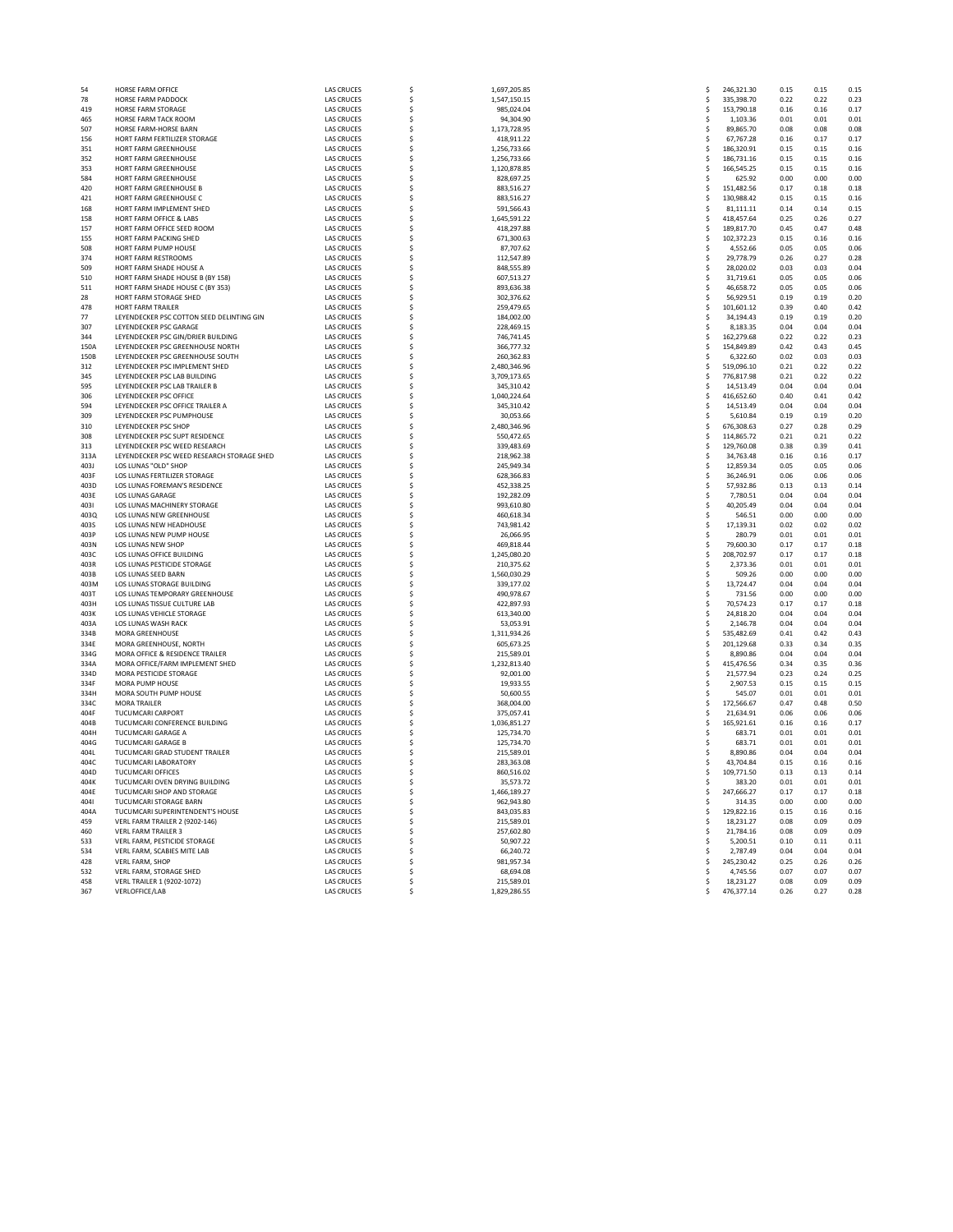| <b>BLDG NO.</b> | <b>BLDG NAME</b>                 | <b>CAMPUS</b>     | 2013-2015 REPLACEMENT COST |               | <b>LABOR</b> | <b>MATERIALS</b> | <b>EQUIPMENT</b> | 2014 CONTRACTS | 2014 FCI 2018 FCI 2019 FCI |       |       |
|-----------------|----------------------------------|-------------------|----------------------------|---------------|--------------|------------------|------------------|----------------|----------------------------|-------|-------|
| 292G            | ALAMOGORDO CLASSROOM BUILDING    | ALAMOGORDO        |                            | 7.741.472.30  |              |                  |                  | 4.688.047.47   | 0.61                       | 0.62  | 0.64  |
| 3150            | GRANTS, WALTER MARTINEZ BUILDING | <b>GRANTS</b>     |                            | 22.044.758.60 |              |                  |                  | 6.304.813.83   | 28.60                      | 29.46 | 30.34 |
| 271             | <b>GREEK COMPLEX</b>             | <b>LAS CRUCES</b> |                            | 1.626.645.15  |              |                  |                  | 465.462.49     | 0.29                       | 0.29  | 0.30  |
| 272             | <b>GREEK COMPLEX</b>             | <b>LAS CRUCES</b> |                            | 1.626.645.15  |              |                  |                  | 896.502.82     | 0.55                       | 0.57  | 0.58  |
| 273             | <b>GREEK COMPLEX</b>             | <b>LAS CRUCES</b> |                            | 1.626.645.15  |              |                  |                  | 1.803.657.86   | 1.11                       | 1.14  | 1.18  |
| 274             | <b>GREEK COMPLEX</b>             | <b>LAS CRUCES</b> |                            | 1.626.645.15  |              |                  |                  | 840.820.46     | 0.52                       | 0.53  | 0.55  |
| 414             | <b>GREEK COMPLEX</b>             | <b>LAS CRUCES</b> |                            | 7.844.795.40  |              |                  |                  | 2.019.660.53   | 0.26                       | 0.27  | 0.27  |
|                 |                                  |                   |                            |               |              |                  |                  |                |                            |       |       |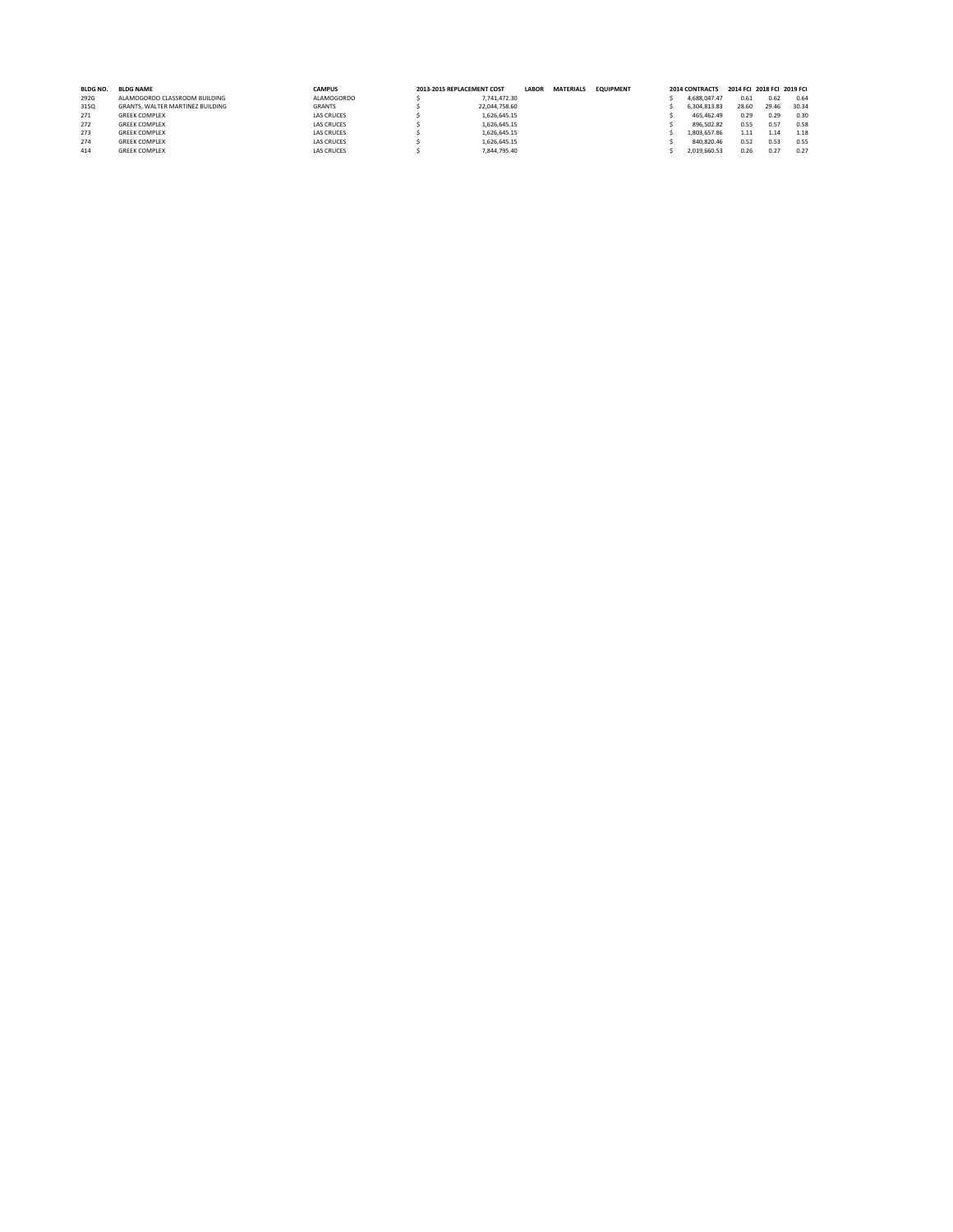| 292G       |                               |                                    | Last Edited by SHALEY On 11/18/15 8:56 AM |  |  |  |  |
|------------|-------------------------------|------------------------------------|-------------------------------------------|--|--|--|--|
|            | ALAMOGORDO CLASSROOM BUILDING |                                    |                                           |  |  |  |  |
|            |                               |                                    |                                           |  |  |  |  |
|            |                               |                                    |                                           |  |  |  |  |
|            |                               | <b>Purchase Date</b>               | Jan 1, 1968                               |  |  |  |  |
| University | <b>NMSU</b>                   |                                    |                                           |  |  |  |  |
|            | NEW MEXICO STATE UNIVERSITY   | <b>Replacement Cost Entry Date</b> | Sep 13, 2015                              |  |  |  |  |
| Campus     | <b>ALAMOGORDO</b>             | Useful Life (Months)               | 300                                       |  |  |  |  |
|            | ALAMOGORDO                    | <b>Remaining Life (Months)</b>     | 280                                       |  |  |  |  |
| Property   | 292G                          | Planned Replacement Year           | 2036                                      |  |  |  |  |
|            |                               | <b>Purchase Cost</b>               | \$1,534,081.73                            |  |  |  |  |
|            | ALAMOGORDO CLASSROOM BUILDING | <b>Replacement Cost</b>            | \$7,741,472.30                            |  |  |  |  |
| Warehouse  |                               | <b>Book Value</b>                  | \$710,522.93                              |  |  |  |  |
|            |                               | <b>Current Improvement Cost</b>    | \$4,688,047.47                            |  |  |  |  |
| Bin        |                               | <b>Current Replacement Value</b>   | \$7,741,472.30                            |  |  |  |  |
|            |                               | <b>Condition Index</b>             | 0.6056                                    |  |  |  |  |

## 315Q

GRANTS, WALTER MARTINEZ BUILDING

| University | <b>NMSU</b>                      | <b>Purchase Date</b>                     | Jan 1, 1977     |
|------------|----------------------------------|------------------------------------------|-----------------|
|            | NEW MEXICO STATE UNIVERSITY      | Replacement Cost Entry Date Sep 13, 2013 |                 |
| Campus     | <b>GRANTS</b>                    | Useful Life (Months)                     | 300             |
|            | <b>GRANTS</b>                    | Remaining Life (Months)                  | 100             |
| Property   | 315Q                             | Planned Replacement Year                 | 2021            |
|            | GRANTS, WALTER MARTINEZ BUILDING | <b>Purchase Cost</b>                     | \$13,561.34     |
|            |                                  | <b>Replacement Cost</b>                  | \$22,044,758.60 |
| Warehouse  |                                  | <b>Book Value</b>                        | \$779,264.62    |
|            |                                  | <b>Current Improvement Cost</b>          | \$6,304,813.83  |
| Bin        |                                  | <b>Current Replacement Value</b>         | \$22,044,758.60 |
|            |                                  | Condition Index                          | 0.2860          |

| 271        | Last Edited by SHALEY On 11/18/15 8:56 AM |                                    |                |  |  |  |  |
|------------|-------------------------------------------|------------------------------------|----------------|--|--|--|--|
|            | <b>GREEK COMPLEX</b>                      |                                    |                |  |  |  |  |
|            |                                           |                                    |                |  |  |  |  |
|            |                                           |                                    |                |  |  |  |  |
| University | <b>NMSU</b>                               | <b>Purchase Date</b>               | Jan 1, 1966    |  |  |  |  |
|            | NEW MEXICO STATE UNIVERSITY               | <b>Replacement Cost Entry Date</b> | Sep 13, 2013   |  |  |  |  |
| Campus     | <b>LAS CRUCES</b>                         | Useful Life (Months)               | 300            |  |  |  |  |
|            | <b>LAS CRUCES</b>                         | Remaining Life (Months)            | 124            |  |  |  |  |
| Property   | 271                                       | Planned Replacement Year           | 2023           |  |  |  |  |
|            | <b>GREEK COMPLEX</b>                      | <b>Purchase Cost</b>               | \$106,523.00   |  |  |  |  |
| Warehouse  |                                           | <b>Replacement Cost</b>            | \$1,626,645.15 |  |  |  |  |
|            |                                           | <b>Book Value</b>                  | \$71,472.08    |  |  |  |  |
|            |                                           | <b>Current Improvement Cost</b>    | \$465,462.49   |  |  |  |  |
| Bin        |                                           | Current Replacement Value          | \$1,626,645.15 |  |  |  |  |
|            |                                           | Condition Index                    | 0.2861         |  |  |  |  |

Last Edited by SHALEY On 11/18/15 8:56 AM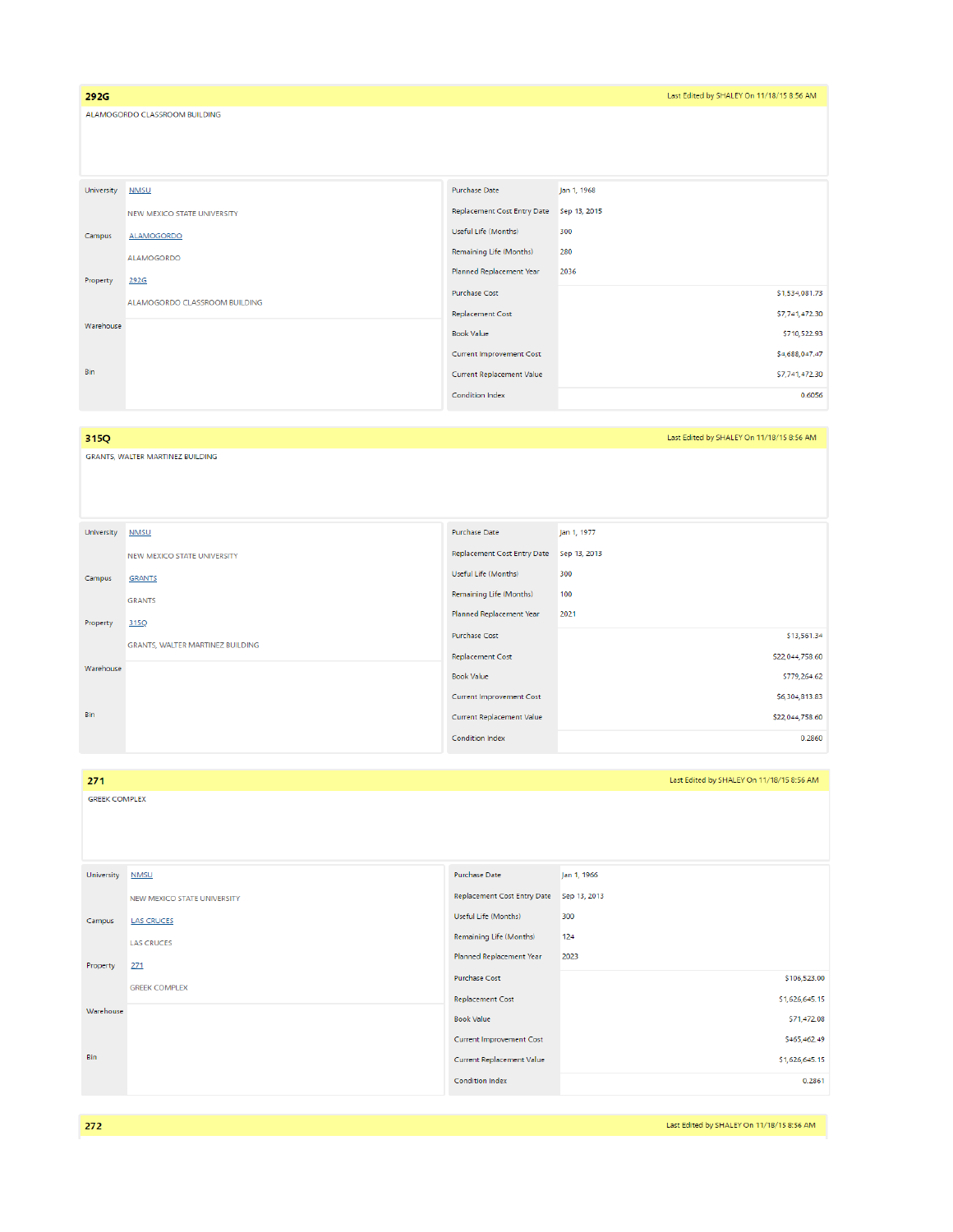| University | <b>NMSU</b>                 | <b>Purchase Date</b>               | Jan 1, 1966    |
|------------|-----------------------------|------------------------------------|----------------|
|            | NEW MEXICO STATE UNIVERSITY | <b>Replacement Cost Entry Date</b> | Sep 13, 2013   |
| Campus     | <b>LAS CRUCES</b>           | Useful Life (Months)               | 300            |
|            | <b>LAS CRUCES</b>           | Remaining Life (Months)            | 112            |
| Property   | 272                         | Planned Replacement Year           | 2022           |
|            | <b>GREEK COMPLEX</b>        | <b>Purchase Cost</b>               | \$106,523.00   |
|            |                             | <b>Replacement Cost</b>            | \$1,626,645.15 |
| Warehouse  |                             | <b>Book Value</b>                  | \$14,763.76    |
|            |                             | <b>Current Improvement Cost</b>    | \$896,502.82   |
| Bin        |                             | Current Replacement Value          | \$1,626,645.15 |
|            |                             | Condition Index                    | 0.5511         |

## 273

Bin

GREEK COMPLEX

**GREEK COMPLEX** 

University <u>NMSU</u> Purchase Date Jan 1, 1966 NEW MEXICO STATE UNIVERSITY Replacement Cost Entry Date Sep 13, 2013 Useful Life (Months) 300 Campus LAS CRUCES Remaining Life (Months) 112 LAS CRUCES Planned Replacement Year 2022 Property 273 Purchase Cost \$106,523.00 **GREEK COMPLEX** Replacement Cost \$1,626,645.15 Warehouse Book Value \$14,763.76 \$1,803,657.86 Current Improvement Cost

Current Replacement Value

Condition Index

Last Edited by SHALEY On 11/18/15 8:56 AM

\$1,626,645.15 1.1088

| 274                  |                             |                                    | Last Edited by SHALEY On 11/18/15 8:56 AM |
|----------------------|-----------------------------|------------------------------------|-------------------------------------------|
| <b>GREEK COMPLEX</b> |                             |                                    |                                           |
|                      |                             |                                    |                                           |
|                      |                             |                                    |                                           |
|                      |                             |                                    |                                           |
| University           | <b>NMSU</b>                 | Purchase Date                      | Jan 1, 1966                               |
|                      | NEW MEXICO STATE UNIVERSITY | <b>Replacement Cost Entry Date</b> | Sep 13, 2013                              |
| Campus               | <b>LAS CRUCES</b>           | Useful Life (Months)               | 300                                       |
|                      | <b>LAS CRUCES</b>           | Remaining Life (Months)            | 112                                       |
| Property             | 274                         | Planned Replacement Year           | 2022                                      |
|                      | <b>GREEK COMPLEX</b>        | <b>Purchase Cost</b>               | \$106,523.00                              |
|                      |                             | <b>Replacement Cost</b>            | \$1,626,645.15                            |
| Warehouse            |                             | <b>Book Value</b>                  | \$14,763.60                               |
|                      |                             | <b>Current Improvement Cost</b>    | \$840,820.46                              |
| Bin                  |                             | <b>Current Replacement Value</b>   | \$1,626,645.15                            |
|                      |                             | Condition Index                    | 0.5169                                    |
|                      |                             |                                    |                                           |

| 414                  | Last Edited by SHALEY On 11/18/15 8:56 AM |
|----------------------|-------------------------------------------|
| <b>GREEK COMPLEX</b> |                                           |